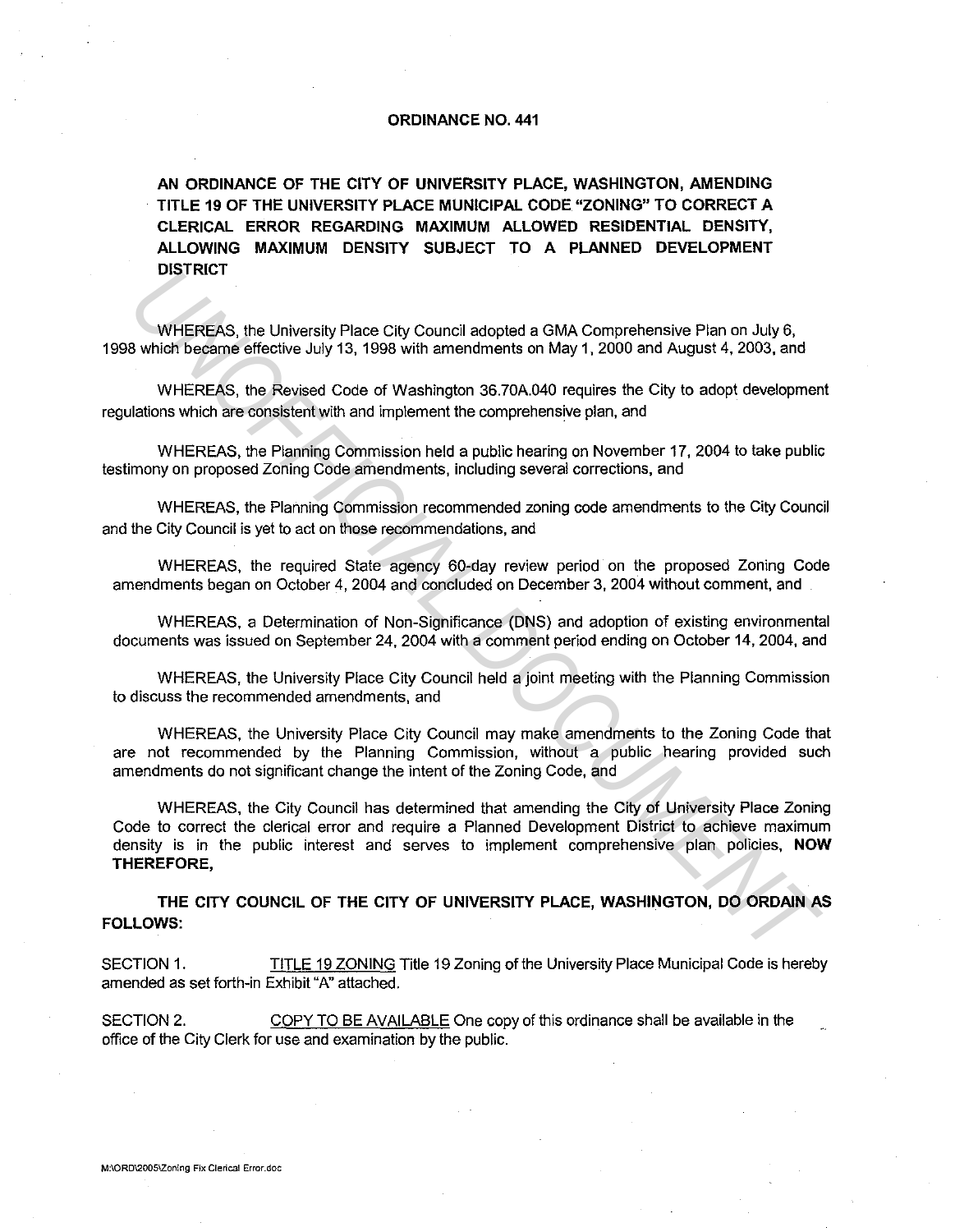SECTION 3. SEVERABILITY If any section, sentence, clause, or phrase of this ordinance shall be held to be invalid or unconstitutional by a court of competent jurisdiction, such invalidity or unconstitutionality shall not affect the validity or constitutionality of any other section, sentence, clause, or phrase of this ordinance.

SECTION 4. PUBLICATION AND EFFECTIVE DATE. A summary of this Ordinance consisting of its title shall be published in the official newspaper of the City. This ordinance shall take effect five days after publication. PROSED BY THE CITY COUNCIL ON THE 21<sup>5T</sup> DAY OF MARCH 2005.<br> **UNITED BY THE CITY COUNCIL ON THE 21<sup>5T</sup> DAY OF MARCH 2005.**<br> **UNITED ASSED BY THE CITY COUNCIL ON THE 21<sup>ST</sup> DAY OF MARCH 2005.**<br> **UNITED ASSED BY THE CITY COU** 

PASSED BY THE CITY COUNCIL ON THE 21<sup>ST</sup> DAY OF MARCH 2005.

Ken Grassi, Mayor

**ATTEST:** 

Sarah Ortiz, CMC, City Clerk

**APPROVED AS TO FORM:** 

Date of Publication: Effective Date:

4/14/05 4/19/05

**M:\QRD\2005\Zoning Fix Clerical Error.doc**